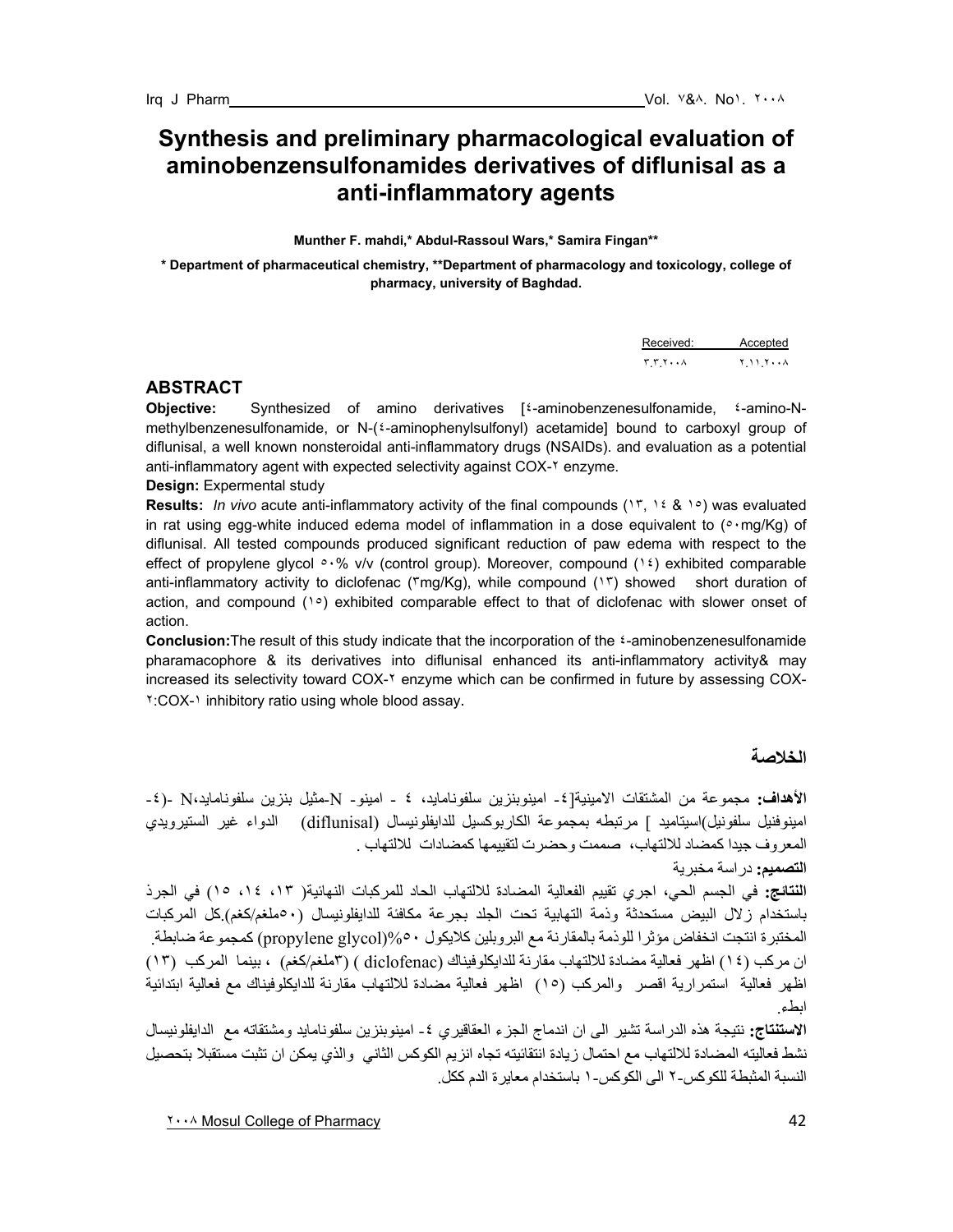n  $1499$ , acetyl salicylic acid (aspirin, I) was  $\prod$  n  $\lambda$ <sup>44</sup>, acetyl salicylic acid (aspirin, I) was introduced as the first potent drug to treat rheumatic disease. In the following decades, dozen of non-steroidal anti-inflammatory drugs (NSAIDs) were developed and launched, but the first real progress in our understanding of the mechanism of action of the NSAIDs came in ١٩٧١ when Vane revealed that these chemically varied drugs all reduced the formation of prostaglandins (PG). This ability was associated with inhibition of cyclooxygenase (COX) enzyme.<sup>1</sup>

Cyclooxygenase is a rate limiting enzyme for prostaglandin synthesis. The three isoenzymes of COX (COX-1, COX-1 and COX- $\mathbf{r}$ ) have been identified  $\mathbf{r}$ ,  $\mathbf{r}$  though COX- $\mathbf{r}$ activity in human has not been confirmed  $\degree$ COX-١ is constitutively expressed, widely distributed and has "housekeeping" function. It is of particular importance in maintaining gastric mucosal integrity, renal function and homeostasis. COX-<sup>x</sup> is highly induced in settings of inflammation by cytokines and inflammatory mediators or physiological stress.  $X, A$  However, COX- $Y$  also is constitutively expressed in certain areas of kidney, brain, reproductive tract,  $\lambda$  the vascular system,  $\lambda$  in wound healing, lung and bone.<sup>11</sup>

> **compound 1** compound **1** (٤-amino-N-methylbenzenesulfonamide) (٤-aminobenzenesulfonamide)



The search for a clinical replacement for aspirin resulted in the development of the nonacetylating salicylic acid derivative diflunisal (II) that is a more potent antiinflammatory and analgesic agent with a longer duration of action that is less ulcerogenic than aspirin.<sup>11</sup>

However, since the identification of cyclooxygenase-٢ (COX-٢), the field of inflammation and particularly the search for effective NSAIDs with fewer adverse effects has greatly intensified. Increasing number of experimental and clinical data support the role of selective COX-٢ inhibitor in antiinflammatory processes and the involvement of COX-١ inhibition in the side effects associated with using NSAIDs.<sup>17</sup> Many of the selective COX-٢ inhibitors containing benzenesulfonamide derivative, like valdecoxib (III), 14 , celecoxib (IV),  $\degree$  or benzene-N-methyl sulfonamide like compound  $(V)$ .<sup>17</sup>

In a recent study, it was shown that the incorporation of a para-N-acetylsulfonamido substitute on the C-٣ phenyl ring of the rofecoxib (VI) regioisomer provided a highly potent and selective COX-T inhibitor that has the potential to acetylate the COX-٢ isoenzyme.

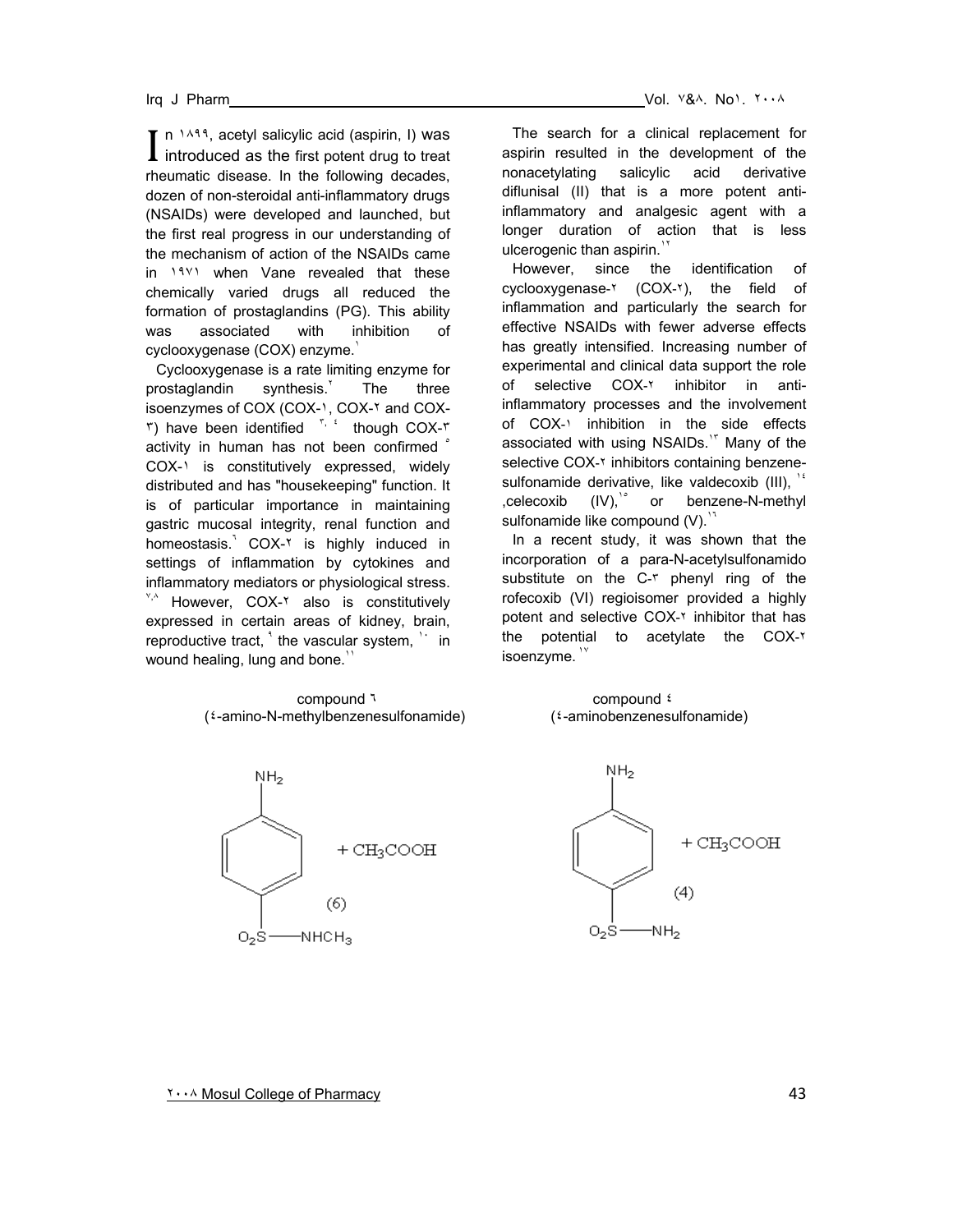**Chemistry**



In the view of this background, the present study was conducted to design, synthesize and preliminarily evaluate new diflunisal derivatives as potential NSAIDs and future study to measure their selectivity's on COX-Y enzyme.

The general routes outlined in schemes 1 and ٢ were used to synthesize all compounds described here.

As shown in scheme 1; <sup>2</sup>-aminobenzenesulfonamide  $(2)$  and  $2\pi$ -amino-Nmethylbenzenesulfonamide (٦) were prepared as described previously (Vogel)<sup> $(1)$ </sup> starting from acetanilide.



Schemel:Synthesis of compounds13,14 and 15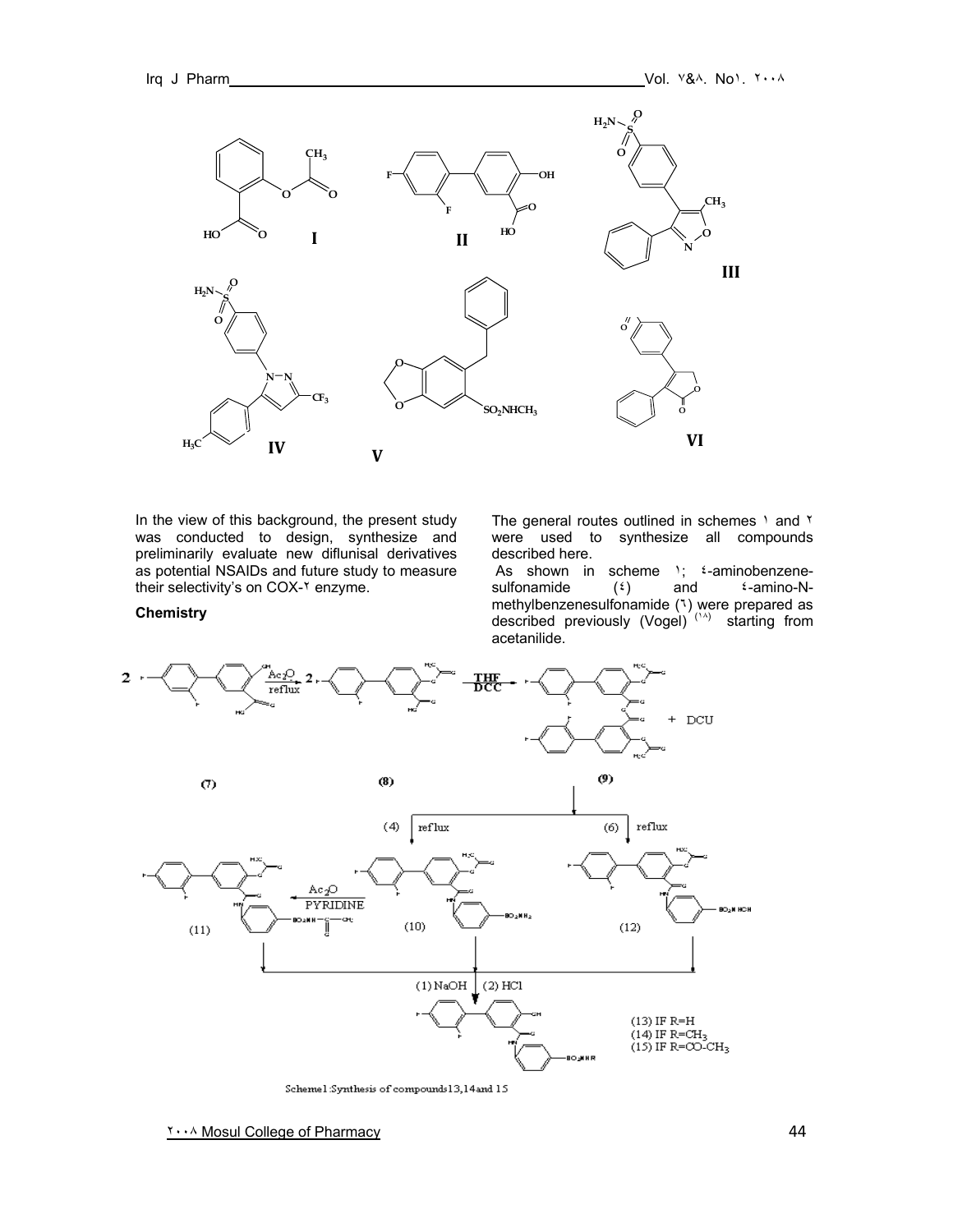# **Experimental**

All reagents and anhydrous solvents were of analar type and generally used as received from the commercial supplier (Merk\_Germany,Reidel-Dehean Germany ,Sigma-Aldrich Germany &BDH\_England).Diflunisal was supplied from RAM Company \_ Jordan.

Melting points were determined by capillary method on Thomas Hoover apparatus (England) and ascending thin layer chromatography (TLC) was run on DC-Kartan SI Alumina . \* mm to check the purity and progress of reaction. The identification of compounds was done using iodine vapour and the chromatograms were eluted by: Methanol: Acetic acid: Ether: Benzene.(١:١٨:٦٠:٢٠).

IR spectra were recorded on model ٥٠٠ scientific IR spectrophotometer, Buck Company (USA) as a KBr film.CHN microanalysis was done by using Carlo Erba elemental analyzer ١١٠٦, Italy. ٣.١ Synthesis of ٤-acetoxy-٢´, ٤´-diflourobiphenyl-٣ carboxylic acid  $(4)$ .

In a  $\gamma \circ m$  conical flask, equipped with reflux condenser, diflunisal (Y) (°g, ٢٠mmol) and acetic anhydride (١٥ml, ١٥٩mmol) were placed and ٣ drops of concentrated sulfuric acid were added dropwise. The reaction mixture was refluxed gently for ١ hour, and then allowed to cool with occasional stirring. Cold ice-water was then added until precipitate was formed, filtered by using sucking pump, washed by cold distill water several times, the crude product was collected. The recrystallization was carried out by using ethanol ٩٥%, the precipitate was collected and dried to give compound  $\wedge$  (19) ( $\circ$ .<sup>e</sup>g, 91% yield) as white crystal. m.p.  $14.144 \text{ C}$ . R<sub>f</sub> = . A<sup>4</sup>. IRvcm<sup>-1</sup> ١٧٦٨(C=O) of acetate ester, ١٧٠٠(C=O) of carboxylic acid,  $111\%$ ,  $101\%$  (Aromatic) cm<sup>-1.</sup> ٣.٢ Synthesis of ٤-acetoxy-٢´, ٤´-diflourobiphenyl-٣-carboxylic anhydride (٩)

Compound  $\wedge$  (°g, 1<sup>v</sup>.1mmol) was dissolved in THF (٣٠ml), and then Di-Cyclohexyl Carbodiamide (DCC) (١.٧٥g, ٨.٥٥mmol) was added. The reaction mixture was continuously stirred at room temperature for  $\epsilon$  hours. A white precipitate of di-Cyclohexyl Urea (DCU) was formed which then removed by filtration. The solvent was evaporated under vacuum to give  $1^{(1)}$ , (ig,  $1^{10}$  yield) as a white powder. m.p. 1٤٩-101 °C.  $R_f = 15$ . IRUCM<sup>-1</sup> 1410 & 1427(C=O) of anhydride, ١٦٢٣, ١٥١٨&١٤٨٨(Aromatic), ١٢٧٧,  $1110811YT[C - (C=O) - O(C=O) - C]$  cm<sup>-1</sup> of anhydride.٣.٣ Synthesis of ٢´, ٤´-diflouro-٣-(٤ sulfamoylphenylcarbamoyl) biphenyl -٤-yl acetate  $(1 \cdot)^{(1)}$ 

Compound ٩ (٢.١g, ٣.٧mmol), compound ٤ (٠.٦٤g, ٣.٧mmol), zinc dust (٤mg), glacial acetic acid (٠.٣٥ml, ٦.١٣mmol) and dioxane (٢٠ml) were placed in a flask, equipped with reflux condenser. The reaction mixture was refluxed gently for ٩٠ minutes. The solvent was evaporated under vacuum, the residue was dissolved in ethylacetate, washed with NaHCO $r$  (1.%), HCl (١N) and distilled water (three times for each step), filtered over anhydrous magnesium sulfate. The filtrate was evaporated under vacuum to give compound ١٠. Recrystallization was carried out by dissolving the compound in ethyl acetate, petroleum ether  $($ A $\cdot$ - $) \cdot \cdot \cdot$ <sup>o</sup>C) was then added on the filtrate until turbidity took place and it was kept in cold place over night. The mixture was filtered while cold and the precipitate was collected to give compound  $\cdot$ ,  $(\cdot$ . 1g,  $\cdot$  1% yield) as white crystals. m.p.  $YY - YY^{\circ}C$ .  $R_f = \cdot .\Delta Y$ . IRycm<sup>- ١</sup> ٣٣٥٢&٣٢٥٩ (N-H) of primary sulfonamide & secondary bonded amide, ١٧٧٨ (C=O) of acetate ester, ١٦٧٠ (C=O) of secondary amide, ١٥٩٣, ١٥٢٧&١٤٨٥(Aromatic), ١٣١٩&١١٦١ (SO٢)  $cm^{-1}$   $\tau$ . Synthesis of  $\tau$ -( $\epsilon$ -(N-acetylsulfamoyl) phenylcarbamoyl) - ٢´, ٤´-diflouro biphenyl-٤-yl acetate (١١)

Acetic anhydride (٠.٦ml, ٦mmol), was added to a solution of compound  $\cdots$  ( $\cdots$ Aq,  $\gamma$ mmol) in pyridine  $(1 \cdot m)$  and the reaction was allowed to proceed at  $Y^{\circ}$  °C with stirring for  $Y$  hours. Ethyl acetate  $(1 \cdot \cdot m)$  was added and this solution was washed successively with saturated aqueous ammonium chloride (٢x٢٠ml) and distilled water (٢x٢٠ml). The organic fraction was dried with anhydrous magnesium sulfate and the solvent was removed in vacuum to give  $11^{(11)}$ ,  $(1.5^{10})$  $24\%$  yield) as a white powder. m.p.  $14.141^{\circ}$ C. Rf =٠.٧٨. IRcm-<sup>١</sup> ٣٣٠٤&٣٢٢٧ (N-H) of secondary amide &sulfonamide, ١٧٥٣ (C=O) of acetate ester, ١٦٦٠ (C=O) of secondary amide, ١٥٩٨ & ١٥٣٠(c=c) &١٣٢٧ &١١٥٧(SO٢) asymmetric and symmetric., respectively . ٣.٥ Synthesis of ٢', ٤'diflouro-٣-(٤-(N-

methylsulfamoyl)phenylcarbamoyl) biphenyl-٤-yl acetate (١٢)

Compound ٩ (٢.٣٥g, ٤.١٥mmol), compound ٦ (٠.٧٧g, ٤.١٥mmol), zinc dust (٤mg), glacial acetic acid  $(\cdot \cdot \text{.} \cdot \text{m} \cdot \text{m} \cdot \text{m} \cdot \text{m})$  and dioxan ( $\text{.} \cdot \text{m} \cdot \text{m}$ )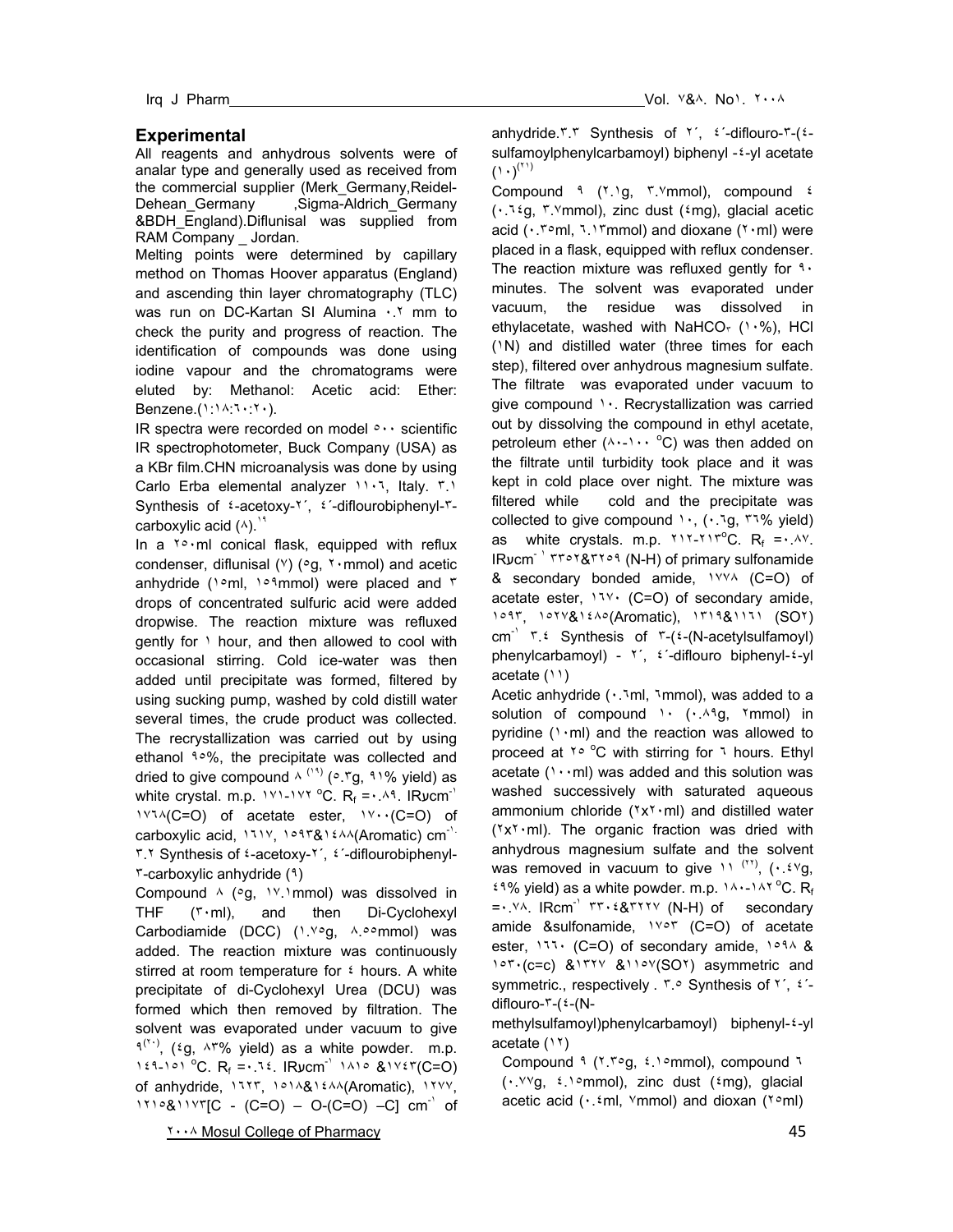were placed in flask, equipped with reflux condenser, boiling stones were added. The reaction mixture was refluxed gently for  $3 \cdot$ minutes, and then worked up as prescribed in section٣.٣ to liberate ١٢(٠.٥٣g, ٢٢% yield) as white crystals. m.p.  $140 - 147^{\circ}$ C. R<sub>f</sub> = ..4. IRcm<sup>-</sup>  $'$   $rrr_1$ & $r_1$ 9. (N-H) of secondary amide &sulfonamide, ١٧٥٣ (C=O) of acetate ester, ١٦٨٧ (C=O) of secondary amide, ١٥٩٣, ١٥٣٧ & ١٤٩٤(c=c) &١٣٢١ &١١٥٣(SO٢) . ٣.٦ General procedure to liberate the final compounds (١٣,  $1.5810^{(17)}$ 

Ester compounds  $(1 \cdot, 17, 11)$ , each  $(1.7g)$ , ٢.٦mmol) was dissolved in a minimum volume of ethanol ٩٩%: THF (٣:١) mixture. The solution was cooled to  $14^{\circ}$ C, and then sodium hydroxide (٢N, ١.٦ml, ٣.٢٣mmol) was added drop wise with continuous stirring over a period of ٣٠ minutes. Stirring was continued at 1<sup>A</sup>°C for additional three hours. The reaction mixture was acidified with HCl (٢N, ١.٧ml, ٣.٤٤mmol), excess of cold water was added and the precipitate was filtered and dried to give the final compound( $15$ ,  $12$  or  $10$ ).<sup>17</sup>

Compound ١٣: (٥٩% yield) as white crystals. m.p.  $10^{-10}$   $\text{C}$ . R<sub>f</sub> = . 11. IR  $10^{-10}$  (O-H) of Hbonded phenol, ٣٢٧٤ (N-H) of secondary amide, ٣١٢٢ (N-H) of amine salt, ١٦٦٣(C=O) of secondary amide, ١٥٩٣, ١٥٥٢ & 1٤٩٢(Aromatic) & ١٣٣٨ & ١١٥٥(SO٢) cm<sup>-1</sup>.CHN Calculated (C١٩H١٤N٢O٤SF٢): C, ٥٦.٤٣; H, ٣.٤٩; N, ٦.٩٣. Found: C, ٥٦.٩٢; H, ٣.١١; N, ٦.٥٣.

Compound  $1$ <sup>2</sup>: ( $0$ <sup>V</sup>% yield) as white crystals. m.p.  $19 - 197^{\circ}C$ .  $R_f = 0.9 - 18777$  (O-H) of Hbonded phenol, ٣١٩٠ (N-H) of secondary sulfonamide, ١٦٨٥(C=O) of secondary amide, ١٥٩٣, ١٥٤١&١٤٩٢(Aromatic) &١٣٠٩ &١١٥٣(SO٢) cm-<sup>١</sup> .CHN Calculated (C٢٠H١٦N٢O٤SF٢): C, ٥٧.٤١; H, ٣.٨٦; N, ٦.٧٠. Found: C, ٥٧.٧٩; H, ٣.٤٥; N, ٦.٤٤.

**Compound ١٥:** (٥٥% yield) as a faint yellow crystals. m.p.  $199-110^{\circ}C$ .  $R_f = 1.41$ . IR TTTE (O-H) of H-bonded phenol, ٣٢٠١ (N-H) of secondary sulfonamide,  $11\wedge($ C=O) of secondary amide, ١٥٩٦, ١٥٤٠&١٤٩٥(Aromatic) &١٣١١ &١١٥٣(SO٢) cm-<sup>١</sup> .CHN Calculated (C٢١H١٦N٢O٥SF٢): C, ٥٦.٧٥; H, ٣.٦٠; N, ٦.٣٠. Found: C, ٥٦.٥٧; H, ٣.٧٥; N, ٦.٢٢.

# Irq J Pharm Vol. ٧&٨. No١. ٢٠٠٨

Albino rats of either sex weighing  $(1 \circ \cdot \pm 1 \cdot$ gm) were supplied by the National Center for Quality Control and Drug Research and were housed in the animal house of the College of Pharmacy, University of Baghdad under standardized conditions (11 light-11 dark cycle) for  $\vee$  days for acclimatization. Animals were fed commercial chaw and had free access to water ad libitum. Animals were brought \ hour before the experiment to the laboratory, and were divided into five groups (each group consist of ٦ rats) as follow**:** group A**:** served as control and treated with the vehicle (propylene glycol  $\circ \cdot\%$  v/v in water); group B: treated with sodium diclofenac (reference agent) in a dose of ٣mg/kg suspended in propylene glycol  $\circ \cdot \%$  v/v in water  $(15)$ ; group C, D and E: treated with tested compounds  $15$ ,  $12$  and  $10$  respectively in a dose equivalent to  $\circ \cdot$  mg/kg of diflunisal as finely homogenized suspension in  $\cdot$ % v/v propylene glycol in water (The doses were chosen as being equivalent to 11.0, 10, 0, and ١٠٠mg/kg diflunisal. According to preliminary results the decision was made to choose the dose that equivalent to ∘ · mq/kq diflunisal).

#### **Anti-inflammatory activity**

The anti-inflammatory activity of the tested compounds was studied using egg-white induced edema model..<sup>1°</sup> Acute inflammation was induced by a subcutaneous injection of ٠.٠٥ml of undiluted egg- white into the planter side of the left hind paw of the rats;  $1°$ minutes after i.p. administration of the drugs or their vehicle. The paw thickness was measured by vernier at eight time intervals (٠, ١٥, ٣٠, ٦٠, ١٢٠, ١٨٠, ٢٤٠ and ٣٠٠ minutes) after vehicle or drug administration.

The data are expressed as mean  $\pm$  S.E.M. and results were analyzed for statistical significance using Student t-test (Two-Sample Assuming Equal Variances) for comparisons between mean values. While comparisons between different groups were made using ANOVA: Two-Factor Without Replication. Probability (P) value of less than  $\cdots$  was considered significant.

## **Results and discussion**

The most widely used primary test to screen new anti-inflammatory agents is based on the

## **Pharmacology**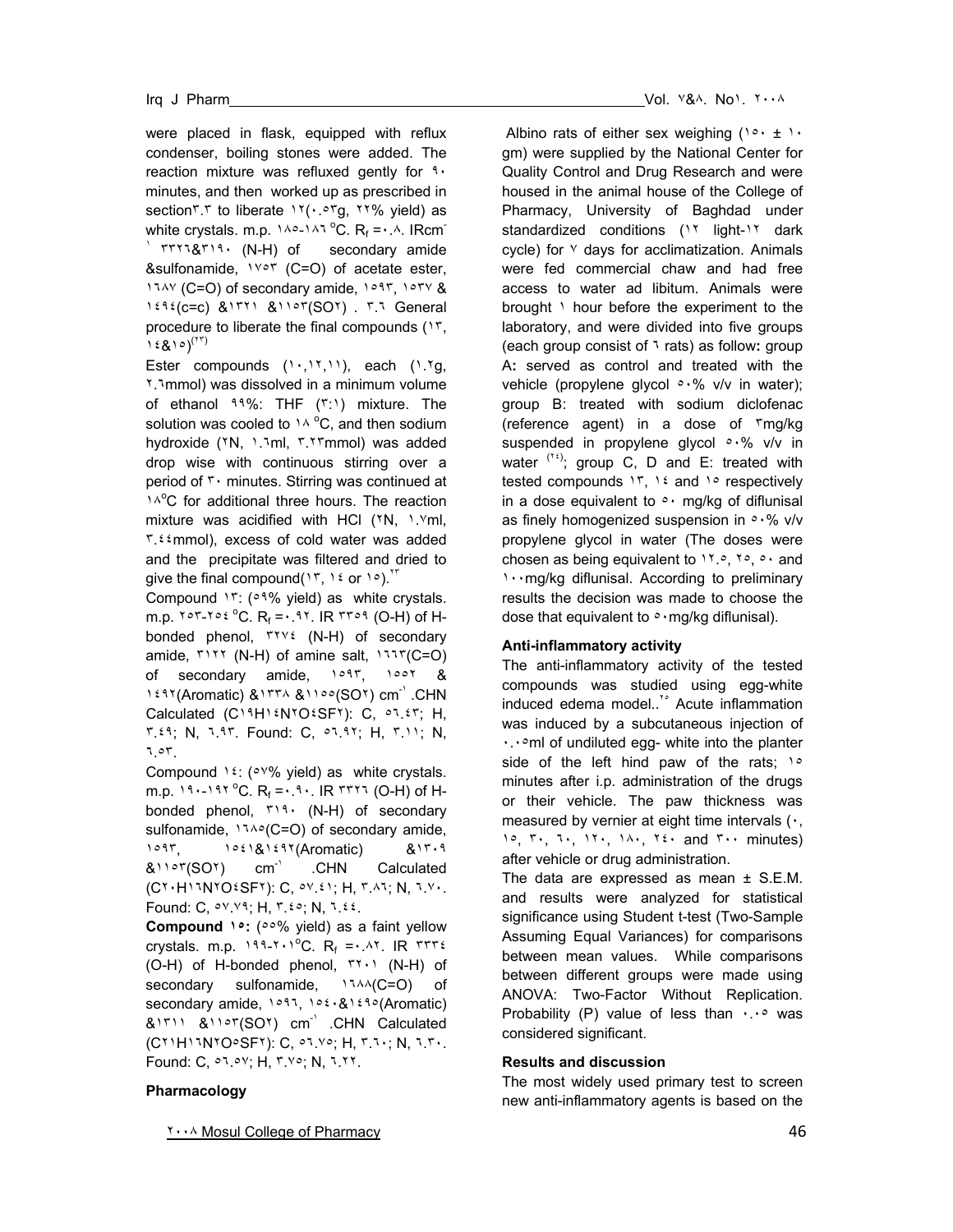ability of a compound to reduce local edema induced in the rat paw following injection of an irritant agent.<sup>11</sup> When egg-white is injected into the paw of rats, a substantial induction of COX-٢ is observed at ٢ hours coinciding with enhanced PGs and local edema  $(1)$ . Tables  $1 \& 1$  show the effect of tested compounds on egg-white induced edema as an indicator for their antiinflammatory activity. The intraplanter injection of egg-white into rat hind paw induces a progressive edema, which was reached maximum (measured by millimeter) after  $\gamma$  hours of injection.

Table 1 showed the effect of tested compounds  $(17, 12, 8, 10)$  in respect to control group. All tested compounds were effectively limited the increase in paw edema, with the effect of compounds ١٣ & ١٤ started at time ٣٠ minute (significantly different compared to control), while compound 1° started at time ١٢٠ minute, which mean it has later onset of action than the other tested compounds. However, the effect of all tested compounds continued till the end of the experiment with statistically significant (P> · · · · ) reduction in paw edema. At time ٣٠٠ minute compounds ١٤, ١٥ significantly different compared to ١٣.

| <b>Treatment groups</b> |               |                 |                                                  |                       |                                                                  |                                                                                               |
|-------------------------|---------------|-----------------|--------------------------------------------------|-----------------------|------------------------------------------------------------------|-----------------------------------------------------------------------------------------------|
|                         | Time (min)    | Control         | <b>Diclofenac</b>                                | Compound              | Compound \ {                                                     | Compound' ·                                                                                   |
|                         |               | $(n=1)$         | $(n=1)$                                          | $\gamma$              | $(I=n)$                                                          | $(1-n)$                                                                                       |
|                         |               |                 |                                                  | (1)                   |                                                                  |                                                                                               |
| Paw thickness (mm)      | ٠             | $1.11 + 1.00$   | $f$ , $\uparrow \wedge \pm \cdot$ , $\uparrow f$ | $t, t + \cdot$ , $rr$ | $f_{\pm} f''_{\pm} \cdot M$                                      | $1.10 + 1.1$                                                                                  |
|                         | $\lambda$     | $0.51 \pm 1.14$ | $0.7V_{\pm}$ , $\pm 1$                           | $0.11 + .17$          | $0, 1, \pm 1, 1$                                                 | $0.57 + 0.7V$                                                                                 |
|                         | $\mathbf r$ . | 1.0411          | $0.01 + 11$                                      | 0.0.11.1              | $0.7A_{\pm}$ . $7.2A$                                            | $1.0 + 1.1$                                                                                   |
|                         | ٦.            | $1.70 + 4$      | $0.11 +$<br>$+11 +$                              | $0.11 + 1.1$          | $0.11 \pm 1.11^{2}$                                              | $7.7A_{\pm}$ . TV b                                                                           |
|                         | 11.           | $1.0 + 1.11$    | $0, 1 + 1$                                       | $0.11 + 1.1$          | $\overline{\circ \circ \circ \pm \cdot \cdot \cdot \cdot \cdot}$ | $0.11 + 1.1$                                                                                  |
|                         | ١٨٠           | $0.97 + 11$     | $0.17 + 1.1$                                     | $0.77 + 1.1$          | $0.11 \pm 1.11$                                                  | $0.10 \pm 1.1 \cdot \frac{3}{4}$                                                              |
|                         | Y٤.           | $0.74 +4$       | $f \wedge V_{\pm} \cdot V$                       | $2.97 \pm 0.11$       | $f.VT_{\pm}$ , $\lambda$ , $a$                                   | $\sqrt{t \cdot \Delta \cdot \pm \cdot \cdot}$                                                 |
|                         | $\mathbf{r}$  | $9.1 + 1.1$     | $i, i, \pm, \ldots$                              | $1.97 \pm 0.14$       | $t, t \overline{\lambda_{\pm} \cdot 1 \cdot \cdot 1}$            | $\overline{\mathfrak{t}\cdot\mathfrak{d}^{\mathfrak{r}}\pm\cdots\mathfrak{d}^{\mathfrak{r}}}$ |
|                         |               |                 |                                                  |                       |                                                                  |                                                                                               |

Non-identical superscripts (a, & b) among different tested compounds are considered significantly different (P<٠.٠٥)

\* Significantly different compared to control (P<٠.٠٥).

Table 1 showed the effect of tested compounds  $(15, 16, 81)$  in respect to reference group (diclofenac). As seen in this table; at time  $\cdot$  and  $\lambda$ <sup>o</sup> minute there are no

differences among different groups; at time ٣٠ and <sup>1</sup> compound <sup>1</sup>° is significantly lower effect than diclofenac, compound  $15$ , and compound ١٤ .

1... Mosul College of Pharmacy **by the set of the set of the set of the set of the set of the set of the set of the set of the set of the set of the set of the set of the set of the set of the set of the set of the set of**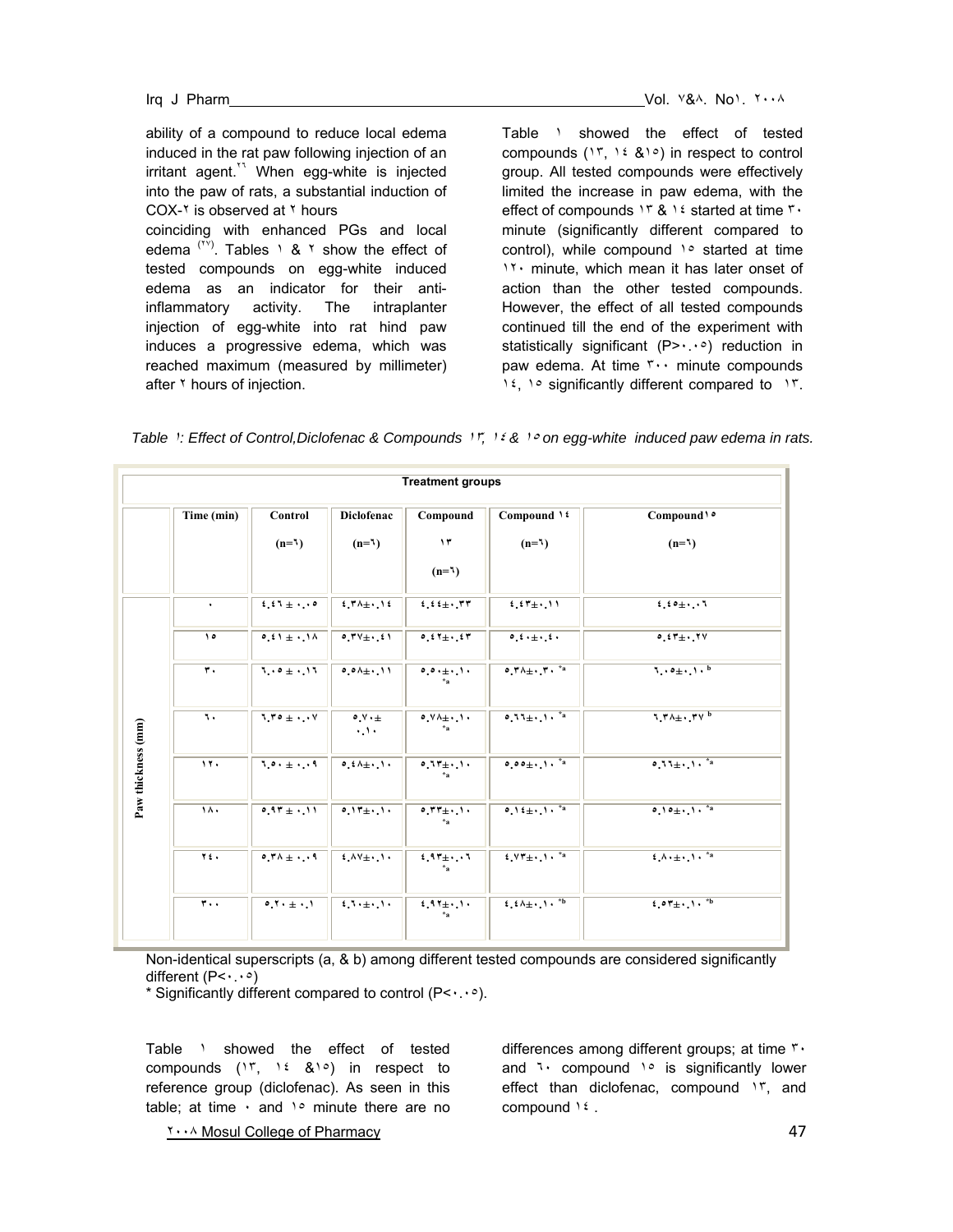However, it appears that all the tested compounds had a comparable effect to that of diclofenac at times of ١٢٠-٣٠٠ minute of experiment except compound  $1<sup>r</sup>$  which showed statistically significant (P> $\cdots$ °) lower effect than other tested compounds ( $16$ ,  $108$ diclofenac) at time ٣٠٠ minute.

#### **Conclusion**

In vivo anti-inflammatory study showed that the incorporation of  $\epsilon$ aminobenzenesulfonamide, ٤-amino-Nmethylbenzenesulfonamide, or N-(٤aminophenylsulfonyl)acetamide into well known anti-inflammatory drug (diflunisal) potentially increase its anti-inflammatory activity since diclofenac more potent than other NSAIDs<sup>(٢٩)</sup>.

Finally compound ١٣ showed lower effect comparing with compound  $16$  and  $10$  and that  $CH<sub>r</sub>$  and COCH<sub>r</sub> may play important roles in reduction of paw thickness.

#### **Acknowledgments**

We are grateful to the staff members and Colleagues of the Department of Pharmaceutical Chemistry and the Department of Pharmacology and Toxicology .Also we wish to express grateful thanks to M.Sc. Sabah Jawad for his help and support.

#### **References**

- 1. Vane JR. Inhibition of pG synthesis as mechanism of action for the aspirin-like drugs. Nature ١٩٧١; ٢٣١- ٢٣٢.
- ٢. Laurance, D.R.; Bennett, P.N. and Brown, M.J.,: Clinical pharmacology  $(3^{th}$  Ed.). Churchill Livingstone, London; ٢٠٠٣,. ٢٨٠.
- ٣. Marnett LJ; Rowlinson SW; Goodwin DC; Kalgutkar AS, Lanzo CA.: Arachidonic acid oxygenation by COX-1 and COX-1. Mechanisms of catalysis and inhibition. J. Biol. Chem. ١٩٩٩,٢٧٤: ٢٢٩٠٣-٢٢٩٠٦.
- ٤. Chandrasekharan NV, Dai H,. Roos KL. Evanson N.K.; et al. : Cox-٣, a COX-١ variant inhibited by acetaminophen and other analgesic antipyretic drugs. Proc. Natl. Acad. Sci. USA; ٢٠٠;٩٩:١٣٩٢٦- ١٣٩٣١.
- ٥. Dinchuk J.E, Lui RQ, Trzaskos JM.. COX-٣: in the wrong frame in mind. Immunol. Lett. ٢٠٠٣;٨٦:١٢١.
- ٦. Katzung BG.. (Ed.): Basic and clinical pharmacology,  $(3^{th}$  Ed.). McGraw-Hill, New York; ٢٠٠٤:.٢٩٨.
- ٧. Hardman J.G, Limbird LE, Molinoff PB. Goodman and Gilman's The Pharmacological Basis of Therapeutics (١٠th ed.), McGraw-Hill, New York,. ٢٠٠١: ٦٨٩.
- ٨. Lipsky PE; Abramson SB; Breedveld, FC; et al..: Analysis of the effect of COX-٢ specific inhibitors and recommendations for their user in clinical practice. J. Rheumatol. ٢٠٠٠;٢٧:١٣٣٨-١٣٤٠.
- ٩. Jones C. Practical COX-١ and COX-٢ pharmacology: What's it all about? ١٩٩٩
- ١٠. Mc Adam BF; Catella-Lawson F; Mardini IA,. et al. Systemic biosynthesis of prostacyclin by COX-٢. Proc. Natl. Acad. Sci. USA ١٩٩٦; (١): ٢٧٢.
- ١١. Vane J. Towards a better aspirin. Nature ١٩٩٤;٣٦٧: ٢١٥.
- ١٢. Hannah J; Ruyle W.V; Jones H; et al.: Novel analgesic-anti-inflammatory salicylates. J. Med. Chem. ١٩٧٨;٢١: ١٠٩٣.
- ١٣. Van J. Botting J..: Selective COX-٢ inhibitors. Pharmacology, clinical effects and therapeutic potential. Kluwer Academic publishers, Dordrecht; ١٩٩٨; . ١٩-٢٦.
- ١٤. Talley JJ. ;Brown DL.; Carter, J. S.; Graneto, M. J.; et al. J. Med. Chem. ٢٠٠٠;٤٣:٧٧٥.
- ١٥. Penning, T.D.; Talley, J.J.; Bertenshaw, S.R.; et al 1999.: Synthesis and biological evaluation of the \, o-diarylpyrazole class of cyclooxygenase-Y inhibitors. J. Med. Chem.;٤٠:١٣٤٧.
- ١٦. Lages A.S; Silva K.C.M; Miranda A.L.P; et al.. Synthesis and pharmacological evaluation of new flosulide analogues, synthesized from natural safrole. Bioorg. Chem. Lett.; ١٩٩٨: ٨: ١٨٣.
- ١٧. Zarghi, A.; Rao, P.N.P. and Knaus, E.E.: Sulfonamido, azidosulfonyl and Nacetylsulfonamido analogues of roficoxib:

**The Mosul College of Pharmacy 32 State of Pharmacy 32 State 2018 120 State 2018 12:00 State 2018 12:00 State 348**